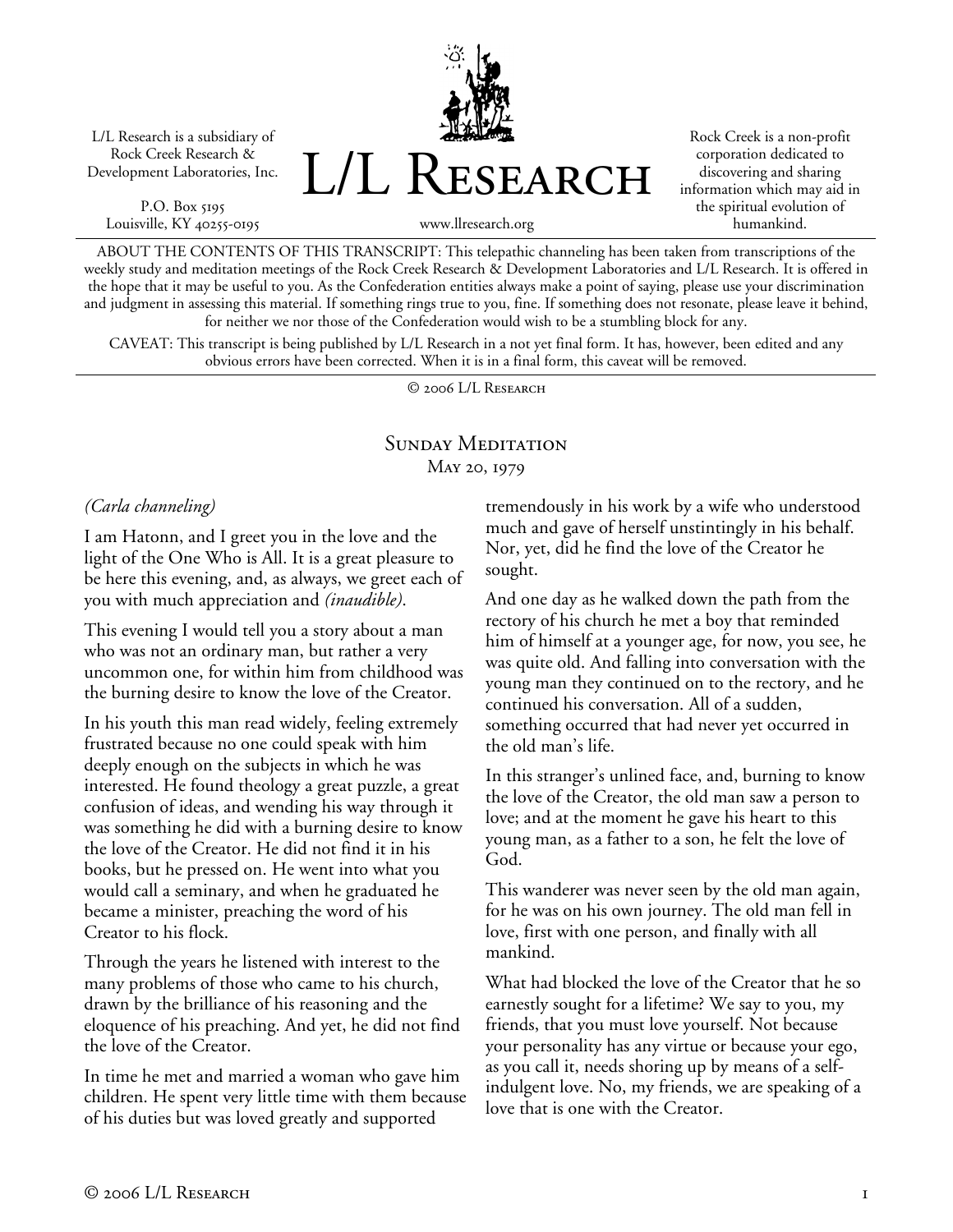Where is the Creator, my friends? Can you touch Him? In your senses, those things which are not seen are not understood. Yet, so it has been always. Had you all been blind you would have thought very differently. But we ask you, my friends, where is the Creator? Is He outside of the world as you know it? Is He unknowable in any way? If so, why would we seek to find Him? My friends, the Creator is in your brothers and your sisters and yourself. Closer to you than your breath, more available to you than reasoning, more heartening to you than your dreams. That which is beyond doing and dreaming is love itself.

It has been written in your holy works that a man who is kind to another is not kind to a man but to the Creator. You cannot be kind to a Creator that is invisible, infinite, untouchable, unknowable; but you can be kind to those about you.

You can allow yourself to be a channel for love, whatever your circumstance. Sometimes the circumstances you face are so difficult that you may wonder if there is such a thing as love. And if there is love, is it given equally to all? If it has a plan is it, shall we say, just?

But we say to you that, as far as we know, the Creator has a plan that has been worked out between love itself and that higher part of yourself which you call your spirit. In meditation you become able to communicate intuitively with that part of the creation that is a combination of the finite and the infinite; in this junction lies the plan. Whatever difficulties you may be having, they can be met with love; and the more deeply committed that you are to finding, feeling and freely giving to others the love that is in every situation, the more quickly you will become what you might call a conscious being, controlling your destiny, improving the harmony, aiding the vibration of your life.

You cannot possess the Creator. You cannot possess yourself. You possess only one thing: consciousness, and you possess it in common with all that there is. That which created this consciousness is love. Thus we ask you, allow love to flow through you. Not your love but the love of the Creator, for yours will run dry very quickly and you will find it reflected all about you. People, themselves, are reflections of you. Allow this reflection to be one of love.

I would leave this instrument at this time, as my friend Laitos desires to work with each of those present. I am Hatonn. Adonai.

At this time I would like to work with each of you. Let me greet you in love and light, as my brother Hatonn. I am known to you as Laitos, and it is my special duty and privilege to work with new channels. My vibration is a broad-beam vibration and more easily received than most of the Confederation vibrations, This has decided our purpose in the great scheme of things among the Confederation, and so we work with the channels who desire to get that service. We also work with each individual who simply wants to improve the strength of spiritual vibration; along with that, that which you may call inspiration or contemplation may flow.

I will attempt now to say a few words through the one known as J, if he would relax and allow himself to speak without analyzing our thoughts. I am Laitos.

### *(Pause)*

## *(Carla channeling)*

I am again with this instrument. I am Laitos, We had partial contact with the one known as J. However, his mind is not totally clear, due to feelings of somewhat conflicting natures about our contact. Consequently, we have, shall we say, a conditioning situation rather than a channeling one, and we are pleased to be of service in this way, for we are always a channel for something.

This particular type of channeling is very specialized, but all of you, my friends, show to the world that which flows through you.

We thank the one known as J and offer our assistance at any time he may require it.

At this time we would like to …

## *(Pause, as H1 arrives.)*

I am again with the instrument. I am Laitos. We would like to pause for a moment while the one known as H1 relaxes, and we greet and welcome her to the meeting.

## *(Pause)*

At this time we would like to say a few words to the one known as G, I am Laitos.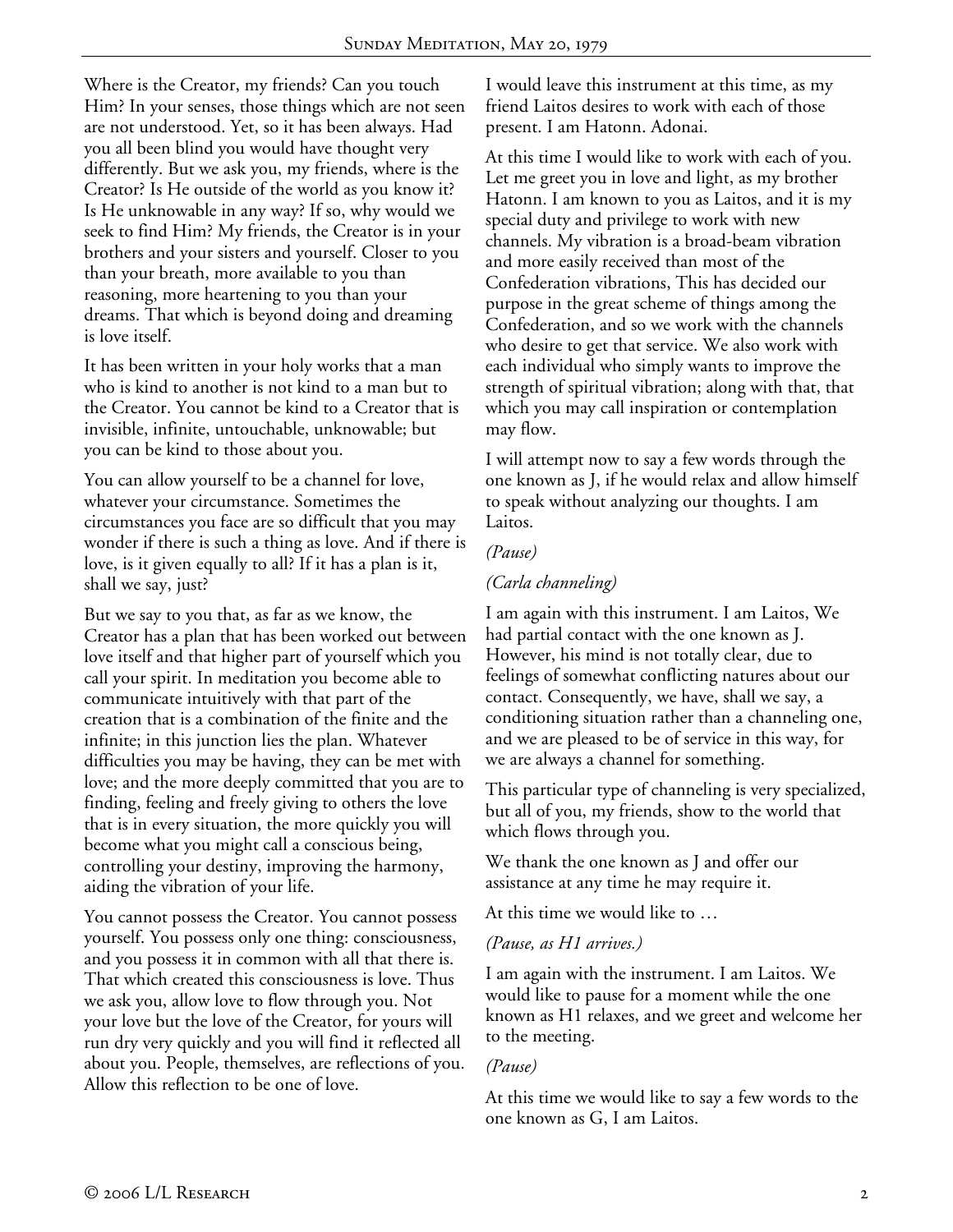### *(Pause)*

# *(G channeling)*  I am with the instrument. *(Pause) (Inaudible)*

## *(Pause)*

# *(Carla channeling)*

I am again with this instrument. We are pleased to contact the one known as G. And may we say that the one known as G is doing very well in her progress. Although she may not know it consciously, there is a large difference between her conscious desire to be of service channeling and her subconscious feeling that there is perhaps something not quite good about such an activity. This is due to a simple feeling that things may not be what they seem—which is very true in your reality, which is illusory, and has stood the one known as G in good stead in her life—and it is only in this particular instance [that] it is difficult to drop that subconscious bias.

We are faced with a difficult choice. We can either transmit a common and familiar concept to a new instrument, in which case the instrument may block it due to a feeling that such a thought would be one of his own—or we can transmit new information, in which case the instrument might feel that the information was not that of the Confederation, due to its unfamiliarity.

As you can see, channeling is not always easy for those who are intelligent. Thus, we would recommend it for the most intelligent in order that intelligence be set in balance with love and emotions.

At this time we would like to contact the one known as H2 and, if possible, to say a few words with him. I am Laitos.

*(Pause)* 

## *(Carla channeling)*

I am again with this instrument. We thank the one known as H2 and, as always, assure him that at any time he may desire to work on contact we will be with him.

At this time I will leave this instrument, asking you only, as always, to meditate and pray for the good and the peace of humankind, for these are concepts that need to be cherished among your peoples. I leave you in the love and the light Who is the One and the origin of these concepts.

I am Laitos. Adonai.

## *(Pause)*

I am with you. Ah, yes, my friends, I have been awaiting my turn. I am Latwii, and I greet you in the joy and the light of the Creator. It has been my privilege to be asked to join this celestial big league, and we are very happy to play ball with you at this time, as you might say.

We have come for the express purpose of asking if there are any questions, which—as you have noticed—is in itself a question. So you may answer this question with a question if you desire.

**G:** I have a question. I heard something on the radio, and I heard just the tail end of it. I'm not sure what it was, I don't read the papers much lately. It was something about something up in the air, a satellite or something like that. But the point is that somebody is *(inaudible)* in meditation to do something, and I'd like to know what it is.

We are consulting the group memory of the Confederation at this time, for we also do not know. We know of one item which is in your skies which is desired by your people to remain in orbit, and it is called your Skylab. However, this instrument also does not read the papers, and therefore we are unable to give the specific designation of its arrival into your atmosphere.

The trajectory of physical objects such as this one is unlikely to be altered by meditation, although it would be possible were the meditation powerful. However, among your people there is not the sophistication of other dimensions. Thus, meditating in your dimension would not aid a physical object; but, rather, meditation in the finer or denser dimensions would be much more powerful. However, it is not easy for your peoples to meditate in other dimensions, just as it is not easy for your people to leave their physical bodies and move about freely in their body eternal which is, in a way, a physical body but is physical in another dimension. Thus, we would say that it is likely that an application of, shall we say, government funding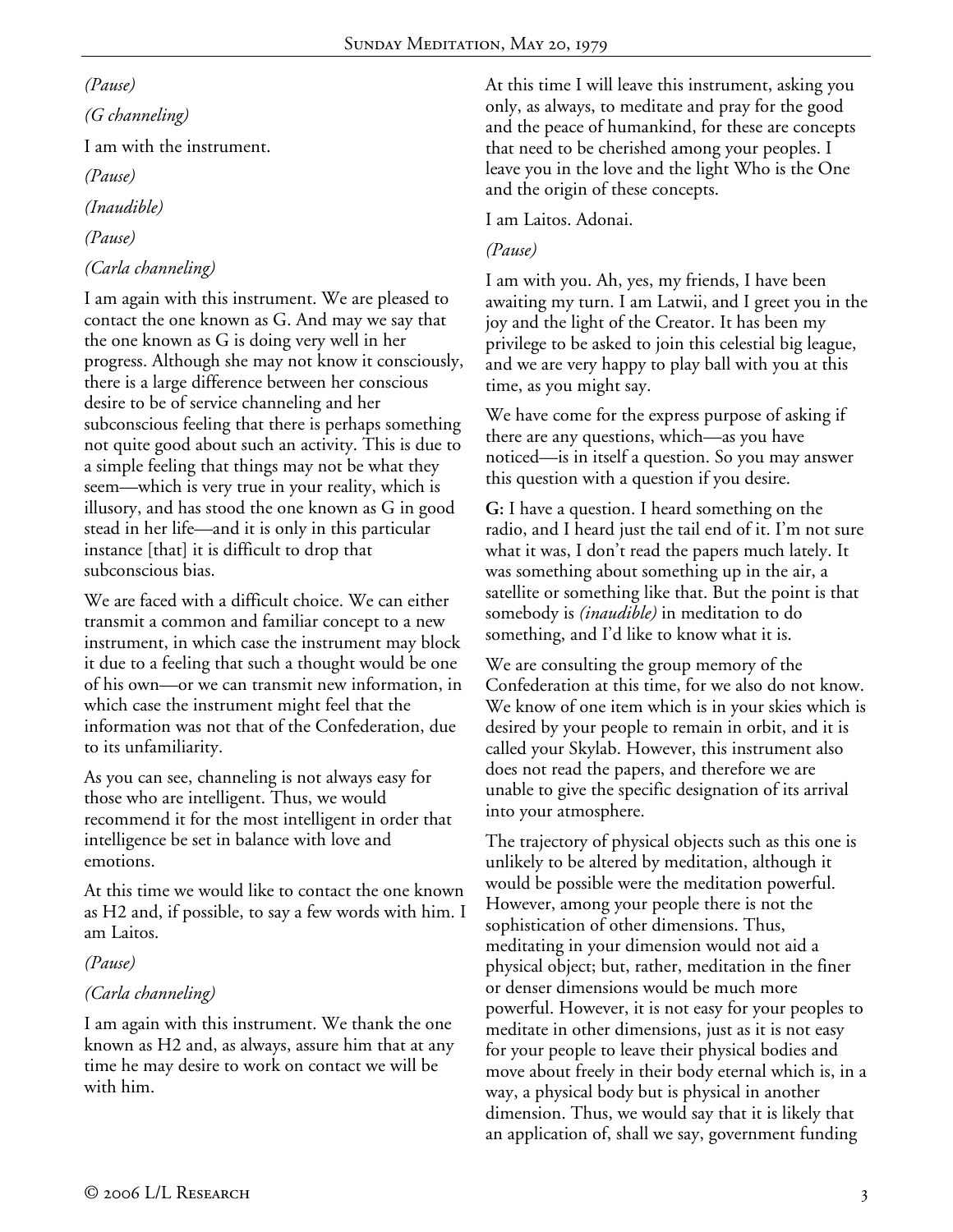rather than group meditation would be the solution to that particular problem.

Does that answer your question, my friend?

**G:** Well, I had the idea that this was something that was out of control or something that we couldn't do anything about, and there was some group meditating and *(inaudible)*. Never mind. Thank you.

We are sorry that we have not satisfied you, but in our notice of your planet we may have, indeed, missed one of your projects. As we said, the only one of which we are aware of there being a large body of interest in is the one known as Skylab.

Is there another question?

**H2:** I have a question. I'd also like to comment. I believe the object of interest here is the Skylab. At least, that's my impression from news sources and so on.

My goodness, my brother, we are most pleased, because we were beginning to think that our ability to screen your planet was somehow lacking. Please ask your question.

**H2:** Yes, according to news sources the Skylab is out of control in a sense, in that it is no longer able to maintain orbit and is expected to enter the atmosphere in some future time.

My question is … I have several. But first, I'm glad you're here, Latwii, because I have a question for you on a subject you brought, and I would like to know in regard to this: if you begin a subject, can Hatonn or Laitos answer questions about it as well?

The reason that we are here tonight is that there was a request for information on a subject which we had previously discussed.

Each of the planetary consciousnesses which speaks to you under some code name, such as Hatonn or Latwii, has a specialty. As we have said before, Hatonn speaks in the vibration of love and has a general fund of information that is perhaps the broadest of any of your contacts at this time. Thus, it is Hatonn that often answers questions.

Our specialty is due to the fact that our form is that of light, and thus we are more able to see the problems involved in the taking on of a physical body, which we do not happen to have at this point in our evolution. Thus, we have a viewpoint on certain questions which Hatonn may not have,

specifically, as do we. For there is no, shall we say, party line amongst us, as we are a Confederation of harmony rather than unity of thought. We do not come to group decisions about the truth but only communicate to you our own personal experience of the truth as we know it. Thus, we always repeat that we are, indeed, fallible and, indeed, our views upon a subject which you wish to request information about would be somewhat different from that of Hatonn's, for the ones of Hatonn dwell within a physical body, although in another dimension of space/time.

**H2:** Thank you. The question I have for you that seems to be in your specialty is about the genetic personality. This was raised in a few sessions back and has aroused my interest.

I believe you said something to the effect that at the time the genetic personality is formed there is a sort of contract made between the entity and the chemical body in the provision of, say, an environment that is best suited for that entity for learning during this incarnation and that it's possible, perhaps, to regress to that point of contract and to review that contract to see if the agreement with the chemical body was suitable for the entire incarnation and purposes of the entity. Is that correct?

This is a properly perceived concept, my brother.

**H2:** That being to case, then what I'm interested in is knowing how to regress to that point of contract and what procedures could be followed to review it and amend it, if that is possible.

We understand your question, although it is somewhat difficult to answer. What is necessary is that you enter a state of altered consciousness which is somewhat different from your consciousness while dealing in day-to-day experiences. The function of many so-called spiritual healers is that the healer, by giving off tremendous energy vibrating in the spectrum of light creates an environment for the individual in which a momentary dwelling place in which the genetic personality was formed can be maintained by the entity, and in that instant of time, as you know it, a great deal can be accomplished. This is the source of many healings among your peoples.

Other ways of achieving this type of, shall we say, reprogramming are the proper use of your so-called psychedelic drugs. This is a very risky operation, due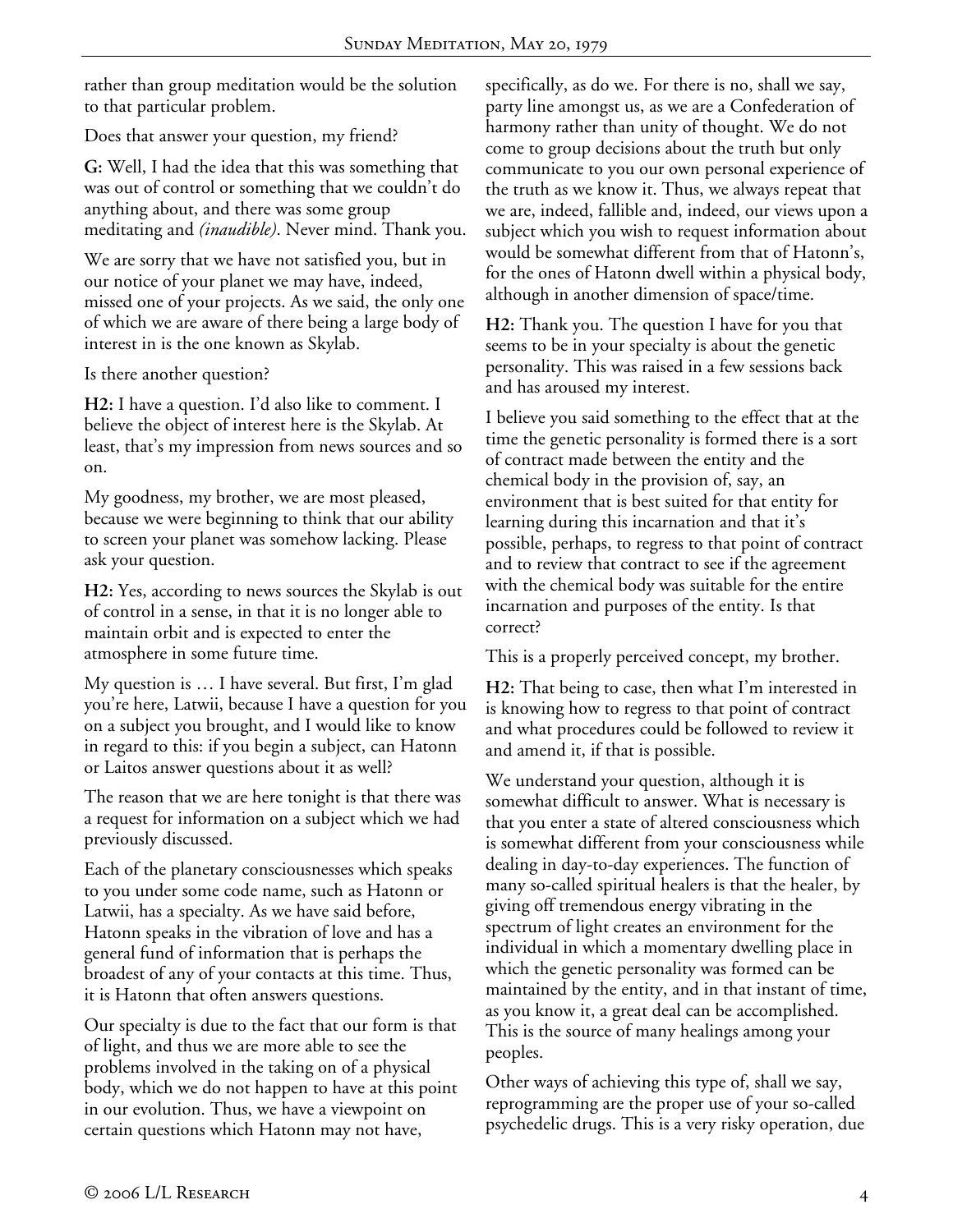to the fact that the state in which you will be led to may or may not be in accordance with [the] subject which you wish to cover, due to the fact that your personality may or may not be integrated enough at this time to pursue the course which is desired. Many of those among your peoples who use psychedelic substances to alter the chemical composition of the brain, thus allowing light vibrations to enter into the process of association within your mind, are simply, shall we say, taking short trips which are picnics of the mind but do not have the proper purpose. Thus, as often happens during a picnic, the entity becomes sunburned, bitten by mosquitoes and ants, tired and cranky when be arrives back home and begins to clean the dirt off his bare feet. That is the problem with psychedelic drugs.

Between the spiritual healing type of charismatic energy, as you would call it, and the psychedelic experiences of some, you have the majority of those who have reprogrammed their genetic personality. However, it is possible to do this by means of a carefully conceived program of meditation meditation for a purpose, which is unlike the meditation which we urge you to do daily in which you are simply listening. In another context we would call this prayer or prayer of pleading or requesting. Even this type of entry into the world where the genetic personality may be reprogrammed will not work unless two conditions are met.

Number one. The entity must have learned that which he decided to learn when he entered into the condition which he now wishes to leave. This is not a partial learning or a majority learning but a complete learning. This learning must have been tested and understood.

Number two. The entity who wishes to reprogram must be able to let go of the circumstance completely. There must be no emotional tie to the previous circumstance. If it is an illness that is to be forgotten, then the person involved must not have a habit of being ill which will then reprogram the reprogramming through continuous, daily, habitual patterns of thinking. If the problem is a wrong relationship, then the person's lessons having been learned, he must be able to forgive completely, and this is very difficult. All wrong circumstances have within them a simple habit which carries an emotional strength. This habit is not at the

conscious level, and it is not easily removed. It is for this reason that reprogramming is not more common among your people. However, if you have the desire to change your programming, and if you have learned the lessons that your programming was designed for—in other words, if you are ahead of your program by means of your performance in this incarnation—yes, you may reprogram, and the way to do it is by what many would call intercessory or pleading prayer, saying constantly, "Father, Creator, send your light upon me at this time that I may know the perfection of my being and may drop from my physical form that which is no longer necessary." You may then, if you wish, name that which you feel is no longer necessary, and then you must specifically state your forgiveness and your desire to forget that which has been negative in that experience.

Does this answer your question, my brother?

**H2:** Yes, very good, thank you. I suspect the question I want to ask now will be answered in the negative, but I would like to ask it anyway. Is it possible to help another in this matter through hypnosis and regression?

May we say that it is, indeed, possible that this be done; but it is a mixed blessing, due to the fact that in regression a person is made aware of the necessary environment for change. However, the person is not consciously aware of the need for releasing all those things which cause the previous programming to continue after the need for it was over. Consequently, the hypnotic approach lacks what we would call staying power, due to the fact that it is part of the mind of the individual's feeling that another entity is necessary for the work to take place. Indeed, this is a dealing of you with yourself, and, if we were to recommend hypnosis or the use of psychedelic drugs, for instance, we would have to say that—unless you are doing hypnosis upon yourself—the psychedelic, clinical type of approach is superior, in that if you have prepared yourself properly, if you go through your programming as you have planned it when you were in an everyday state of consciousness, this remains something you have done for yourself.

However, the most efficacious method is meditation done in addition to the simple meditation of listening. And there are no shortcuts to this. Much patience is usually needed. However, once you have